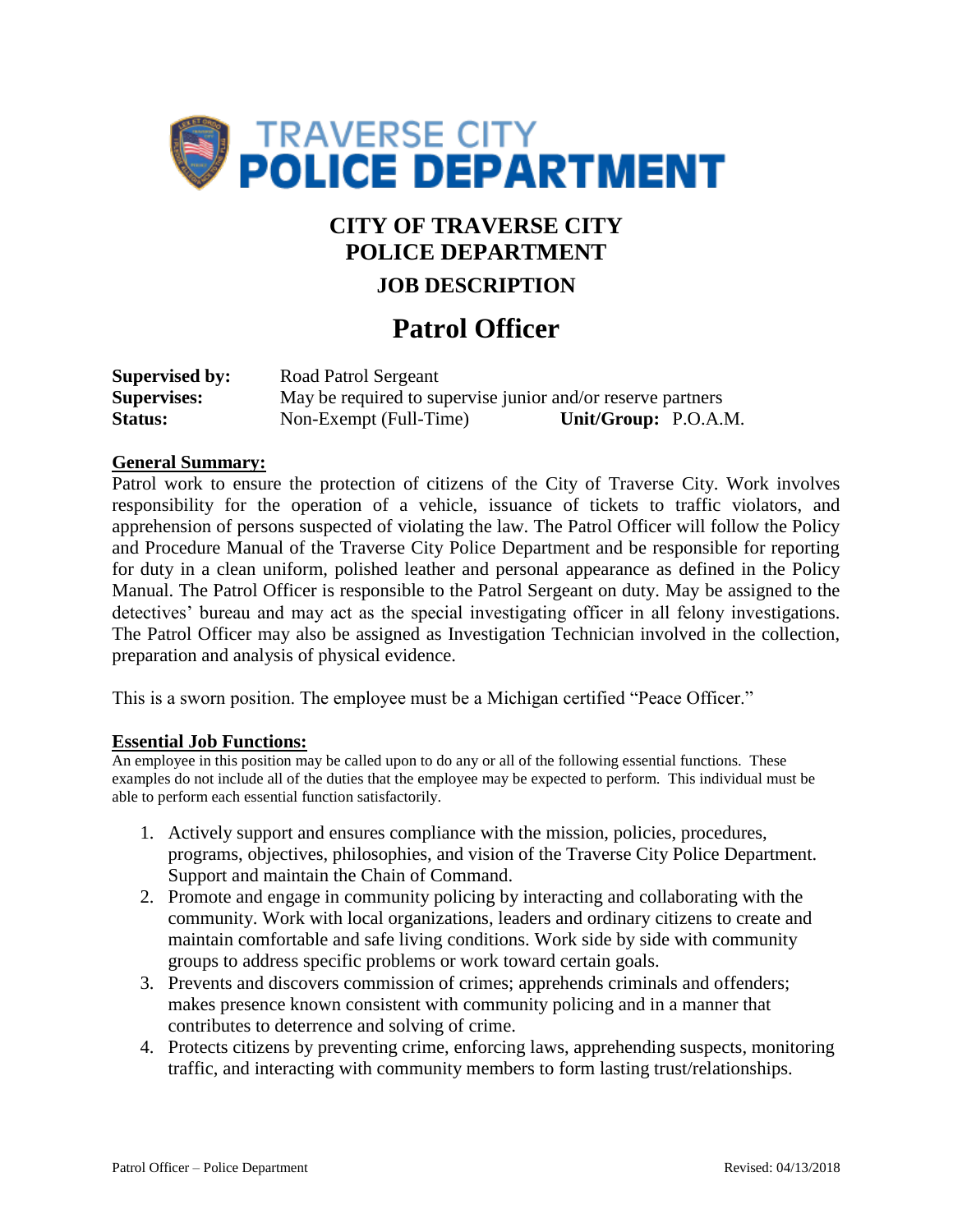- 5. Answers call/radio complaints involving traffic, fire, vehicle accidents, robbers, domestic violence, neighborhood disturbances and other misdemeanors, felonies, service calls, secures accident and/or crime scene.
- 6. Writes reports and completes Field Interrogation Reports forms providing record of all police activity and documentation for legal action reviewed by supervising officer.
- 7. Administers first aid, conducts preliminary investigations, gathers evidence, identifies witnesses and issues citations or makes arrest if appropriate; interview witnesses and victims, gathers information, preparing physical evidence, conferring with attorneys and testifying.
- 8. An investigation technical, may be required to collect physical evidence at the scene of crimes, take photographs, prepare evidence for court, and to assist in the investigation of serious accidents of traffic, industrial, or domestic.
- 9. The Patrol Officer shall become acquainted with the merchants, businesses, the citizens within the City and assist them in identifying problem areas or concerns. The patrol Officer will provide a sense of security for business and citizens with the City.
- 10. Participates in annual and other regular training programs in police methods and procedures, weapons training, proficiency skills, and physical fitness.
- 11. Patrol Officer will advise the Shift Commander that he/she is on duty, and will be prepared for assignment on a minutes notice. He/she will check all the information in the officer's personal box, and real all information boards from the shift.
- 12. The Patrol Officer will receive the equipment to be issued to the Officer from the Shift Commander, and check all equipment for use during tour of duty to ensure proper working conditions and advise the Shift Commander of any defects of the equipment before leaving on patrol.
- 13. Performs specialized duties such as Detective, K-9 Officer, DARE Officer, FTO Instructor, Firearms Instructor, Emergency Response Team, Motor Officer, Training Officer, Traffic Control, Crime Prevention, Community Relations, Community Police, Academy Instructor/Advisor, Reserve Officer Instructor, LGBTQ Liaison and other specialized activities. (PPCT/CQB Research)
- 14. Performs public relations duties such as problem resolution, comforting distraught citizens, offering information and guidance, participating in community activities and events, mediating disputed and demonstrating crime prevention techniques.
- 15. Attend events to set up booths to build relations in a social setting. Interact with the public and provide information to the public.
- 16. Addresses public needs with traffic issues. Correspond with Motor Team. Provide proactive traffic control.
- 17. Assist with interdiction team/TNT as it relates to drug information and enforcement. Participate in proactive programs for drug enforcement/drug treatment programs. Special detail assignments for drug enforcement activities.
- 18. Performs other duties in support in support of the department and other city departments and external agencies as required, logical or assigned.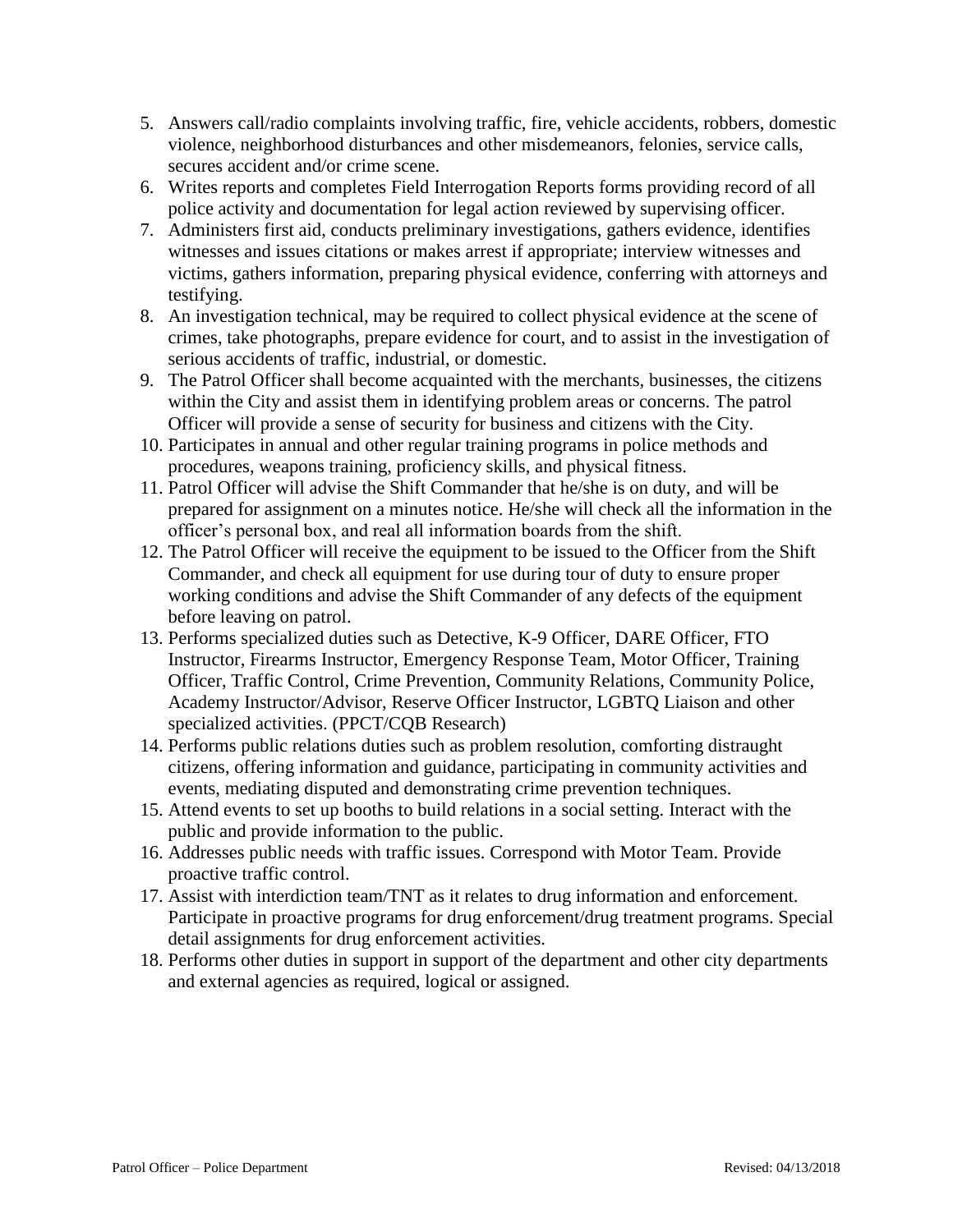### **Required Knowledge, Skills, Abilities, and Minimum Qualifications:**

The requirements listed below are representative of the knowledge, skills, abilities and minimum qualifications necessary to perform the essential functions of the position. Reasonable accommodations may be made to enable individuals with disabilities to perform the job.

- Associate's Degree (Bachelor's degree preferred) in Criminal Justice or other human services and two years related Law Enforcement experience.
- Michigan Commission on Law Enforcement Standards (MCOLES) certified or certifiable
- Successfully complete an in-depth physical examination
- Successfully complete an in-depth psychological examination
- Successfully complete an extensive physical fitness testing.
- A clear understanding of the functional organization of the Traverse City Police Department.
- Working knowledge of city governments and the various officers and departments.
- Working knowledge of police terminology and practices; working knowledge of city, state and federal law; working knowledge of the citizen's rights; working knowledge of the laws of traffic, evidence, search and seizure;
- Experience in preparation of formal written reports (directives, search warrants, policy and procedure, grant applications)
- Ability to understand and anticipate problems and to reach logical conclusions from information.
- Ability to work independently and develop ideas with little supervision.
- Ability to practice Self-Initiated Filed Activity (S.I.F.A.).
- Ability to prioritize and process multiple tasks.
- **Experience with computers and electronic surveillance equipment and ability/willingness** to learn new technology/software applications.
- Ability to make recommendations on personnel "professional development".
- Ability to make recommendations on equipment needs.
- Ability to assume command of an emergency incident and render immediate decisions as needed.
- Liaison with community and business leaders as well as other law enforcement officers.